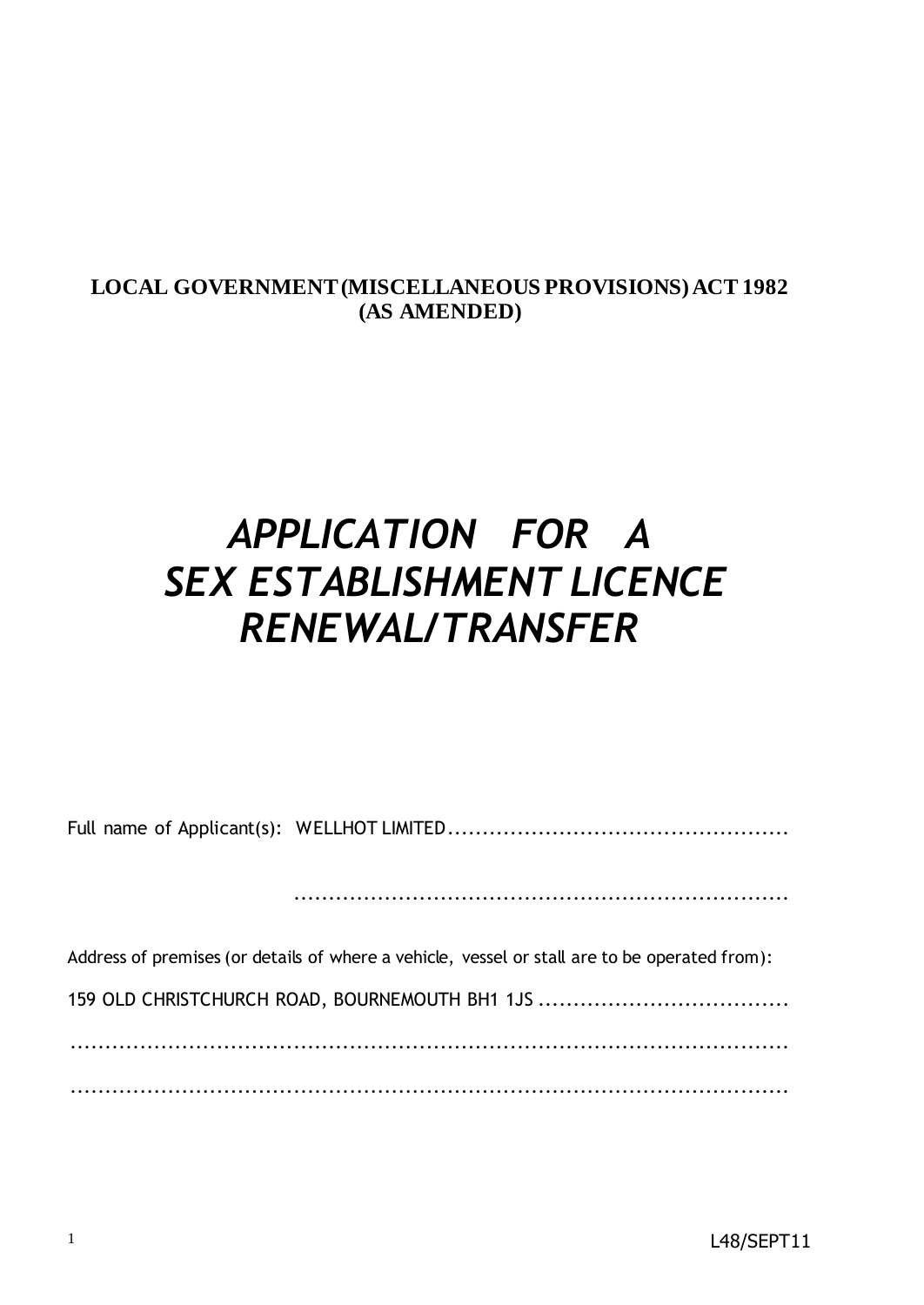#### **APPLICATION FOR A LICENCE TO USE ANY PREMISES, VEHICLE, VESSEL OR STALL AS A SEX ESTABLISHMENT**

#### THE APPLICANT

- 1. Is the application being made by:-
	- (a) An individual (a)
	- (b) A Partnership or other unincorporated body (b)
	- (c) A Body Corporate (c) LIMITED COMPANY
- -

2. Give the full name of the applicant (i.e. the WELLHOT LIMITED individual, Body Corporate or Unincorporated Body to whom the licence is to be issued). If the applicant is an individual any former names must also be given.

- 3. Give the information on behalf of the applicant:-
	- (a) Telephone number (during normal office hours) (a)
	- (b) Address to which communications are to be sent (b) Ojs industrial Park Claybank Road, Portsmouth PO3 5SX

4. Give the applicant's permanent address (if an individual) or registered or principal office (if a body corporate or an unincorporated body). Ojs Ind. Park, Claybank Road, Portsmouth PO3 5SX

- 5. If the applicant is an individual the following information is to be supplied:-
	- (i) Date of Birth (i)
	- (ii) Place of Birth (ii)
	- (iii) Height (iii)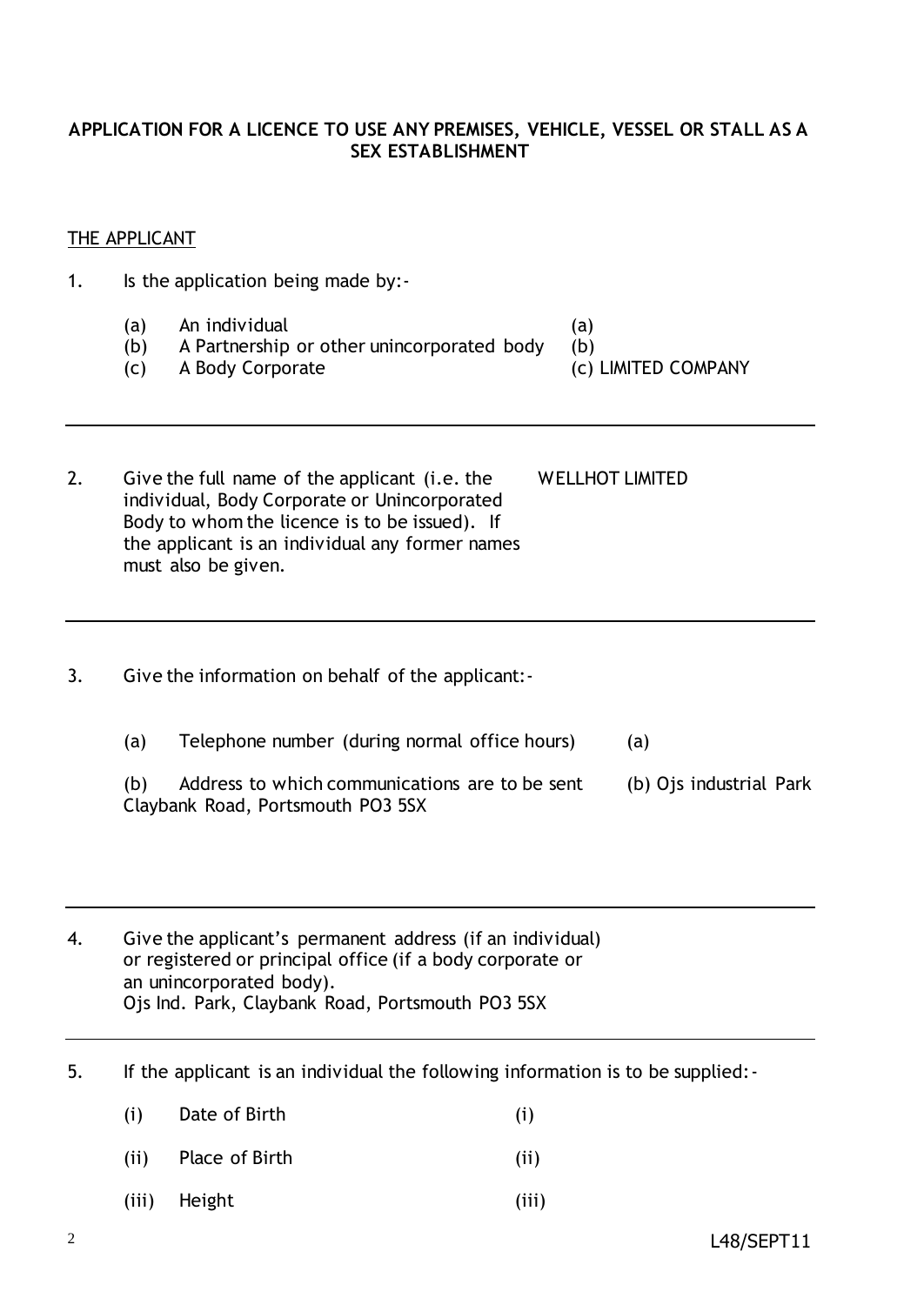6. If the applicant is a body corporate or an unincorporated body, complete the table in respect of each of the Directors, the Company Secretary or other persons responsible for the management of the body. In the case of a partnership, details of all the partners must be given.

| Forename       | Surname | Former<br>name | Address | capacity | Date of Birth | Place<br>of<br>Birth | Height   |
|----------------|---------|----------------|---------|----------|---------------|----------------------|----------|
| Jaspal         | Ojla    |                |         | Director |               | India                | 5' 6''   |
| Rashwin<br>der | Ojla    |                |         | Director |               | India                | $5'$ 0'' |

7. Complete the table below in respect of each of the individuals whose names are given in response to questions 2 and 6 above.

| NAME            | Date<br>became<br>resident in United<br>Kingdom | Address of permanent residence throughout 6 months<br>immediately preceding this application |
|-----------------|-------------------------------------------------|----------------------------------------------------------------------------------------------|
| Jaspal Ojla     | 1963                                            |                                                                                              |
| Rashwinder Ojla | 1998                                            |                                                                                              |
|                 |                                                 |                                                                                              |
|                 |                                                 |                                                                                              |
|                 |                                                 |                                                                                              |
|                 |                                                 |                                                                                              |
|                 |                                                 |                                                                                              |
|                 |                                                 |                                                                                              |
|                 |                                                 |                                                                                              |
|                 |                                                 |                                                                                              |
|                 |                                                 |                                                                                              |
|                 |                                                 |                                                                                              |
|                 |                                                 |                                                                                              |
|                 |                                                 |                                                                                              |
|                 |                                                 |                                                                                              |
|                 |                                                 |                                                                                              |
|                 |                                                 |                                                                                              |
|                 |                                                 |                                                                                              |
|                 |                                                 |                                                                                              |
|                 |                                                 |                                                                                              |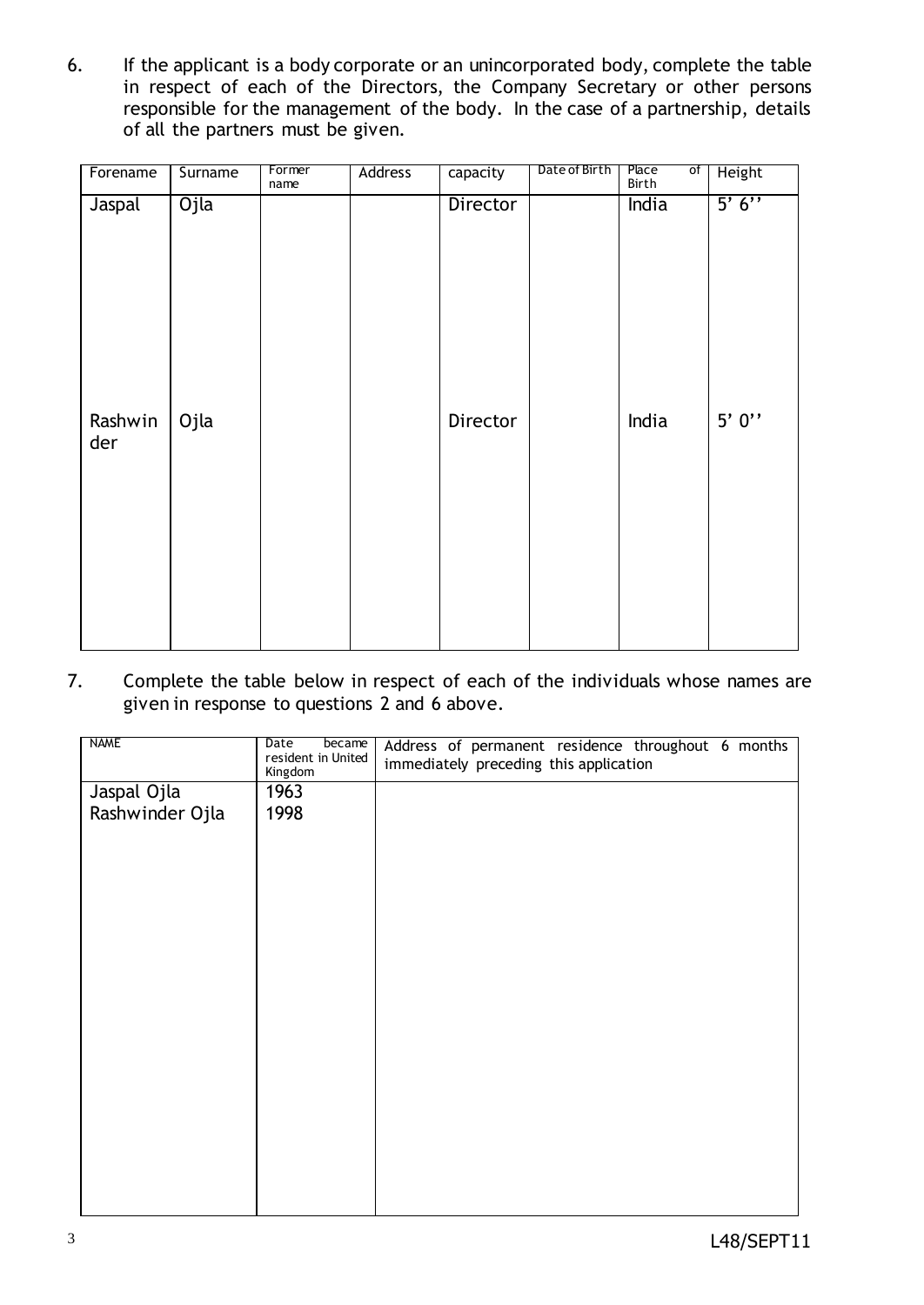8. This question need only be answered where the applicant is a Company.

| (i)   | Is the applicant a wholly or partly owned | (i)                  |
|-------|-------------------------------------------|----------------------|
|       | subsidiary of another company?            |                      |
| (ii)  | What type of Company is the applicant     | (ii) LIMITED COMPANY |
|       | (e.g. public or private limited by share  |                      |
|       | or guarantee etc ?)                       |                      |
| (iii) | In which Country is the Company           | $(iii)$ U.K          |
|       | incorporated ?                            |                      |
| (iv)  | What is the date of incorporation         | $(iv)$ 20/03/89      |
|       | of the Company?                           |                      |
| (v)   | Give a full list of names, addresses and  | (v) Jaspal Ojla      |
|       | Rashwinder Ojla                           |                      |
|       | holdings of shareholders holding 5% or    |                      |
|       | more of the issued share capital and the  |                      |
|       | number of remaining shareholders          |                      |

- 9. Is the applicant or any person whose name is Yes see separate list given in response to questions 6 or 8 concerned in any way financially or otherwise with any other business which controls, manages or supplies sex establishments?
- 10. If the answer to Question ? is "yes" give the names of the persons concerned, full details of the other business and the nature and extent of the connection.
- 11. What is the nature of the applicant's interest in the premises? Please state whether it is:-
	- (i) Freehold (i) yes freehold

or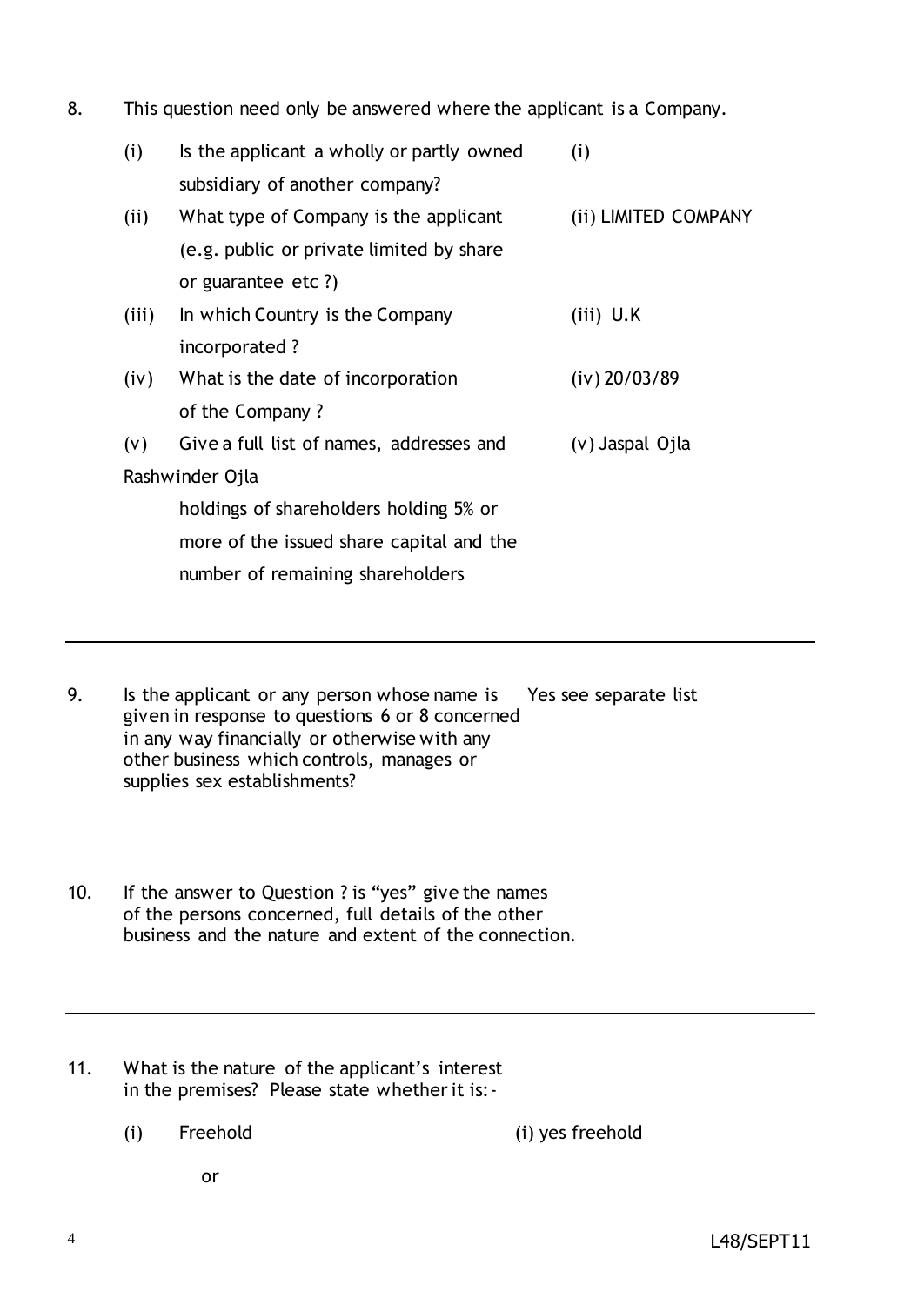(ii) leasehold (ii)

- 12. If the applicant's interest in these premises is a leasehold one please state:-
	- (i) whether a head lease or an underlease (i) (ii) (a) The name and address of the landlord (ii) (a)
		- (b) The name and address of the  $(ii)$  (b) Superior landlord (where applicable)
	- (iii) the amount of the annual rental or where (iii) this is not a certain figure describe the method of calculating the rental
	- $(iv)$  the length of the unexpired term  $(iv)$
	- (v) the length of notice required to (v) terminate the tenancy
- 13. Has the applicant a financial interest in the 100 percent business which is the subject of this application? If "yes" to what extent?
- 14. Is the whole of the business owned by the applicant ? YES

#### **THE PREMISES, VEHICLE, VESSEL OR STALL TO BE THE SUBJECT OF A LICENCE**

- 15. Is the application in respect of:
	- a) A sex shop
	- b) A sex cinema
	- c) A Sexual Entertainment Venue YES
- 16. State whether the application is in respect of:-
	- (a) Premises ( a ) YES
	- (b) Vehicle (b)
	- (c) Vessel ( c )
	- (d) Stall ( d )
- 17. Where the Licence is sought in respect of a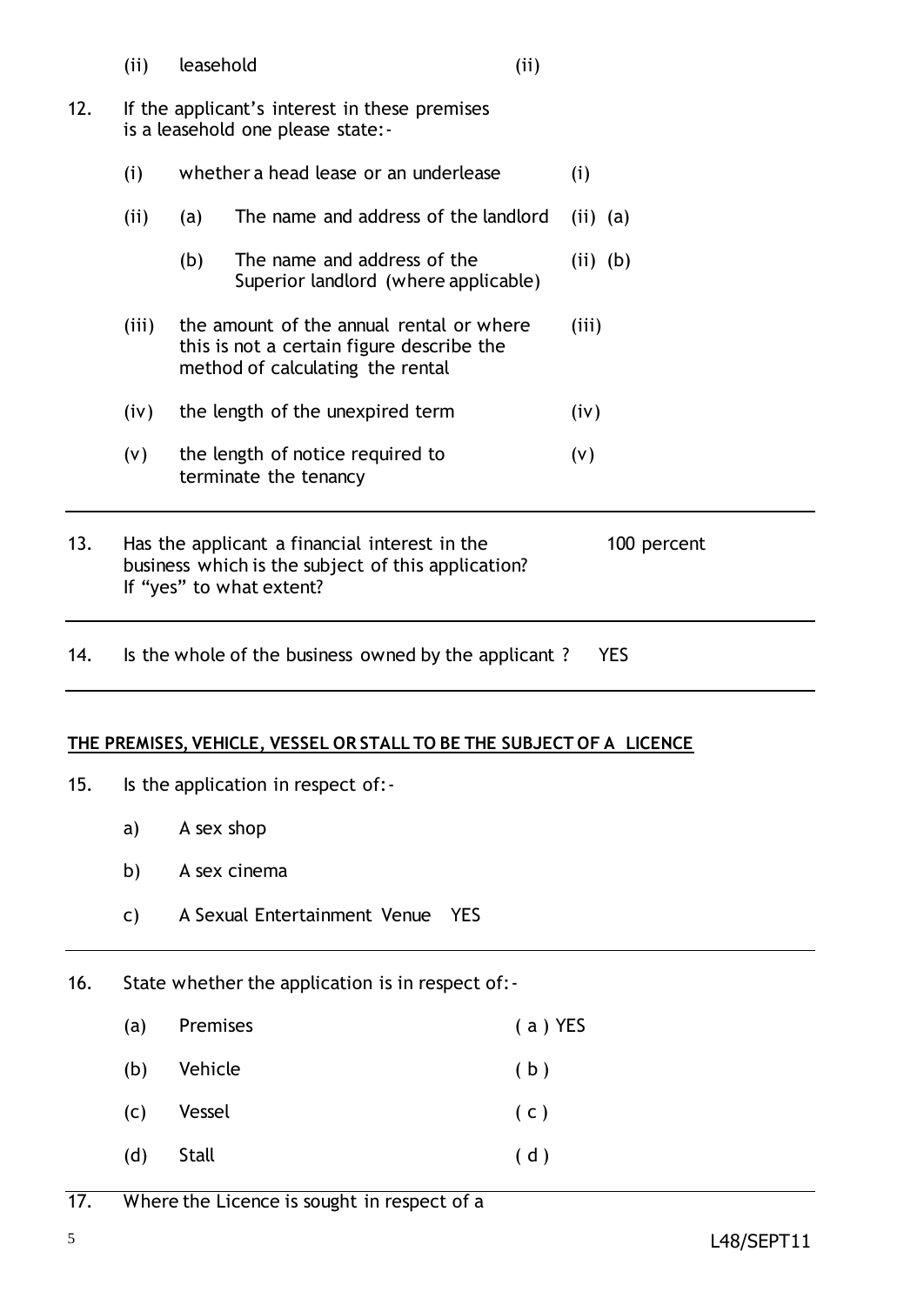18. Where the Licence is sought in respect of premises, Give the full address of the premises in respect of Which licence is sought.

159, Old Christchurch Road, Bournemouth BH1 1JS

- 19. Are the whole of the premises described in response to YES Question 18 above to be used under the Licence ?
- 20. If the answer to Question 19 is "No" please state:-
	- (i) which part of the premises is to be used for the purpose of the Licence.
	- (ii) The use to which the remainder of the premises are put.
	- (iii) The names of those who are responsible for the management of the remainder of the premises

| 21 | Are the premises which are to be used for the purposes | <b>YES</b>                                                               |  |
|----|--------------------------------------------------------|--------------------------------------------------------------------------|--|
|    |                                                        | of the Licence so constructed or adapted as to permit                    |  |
|    | access                                                 | to and from the premises for members of the<br>public who are disabled ? |  |
|    |                                                        |                                                                          |  |

22. If the answer to Question 21 above is "No" please state *(on a separate sheet)* the applicant's proposals for affording such access.

| 23. | Are the premises, vehicle, vessel or stall<br>in use as a sex establishment at the date of this                                                                    | Yes               |
|-----|--------------------------------------------------------------------------------------------------------------------------------------------------------------------|-------------------|
|     | application? If "Yes" give the name and address<br>of the persons or body who now operate the business Address:<br>and (where it is known) the date upon which the | Name: Wellhot Ltd |
|     | premises were first used as such.                                                                                                                                  | Date: 2006        |
| 24. | Were the premises, vehicle, vessel or stall in                                                                                                                     | No                |

use as a sex establishment on 22 December 1981? If "Yes" give the name of the person carrying on Name: the business at that date. Address: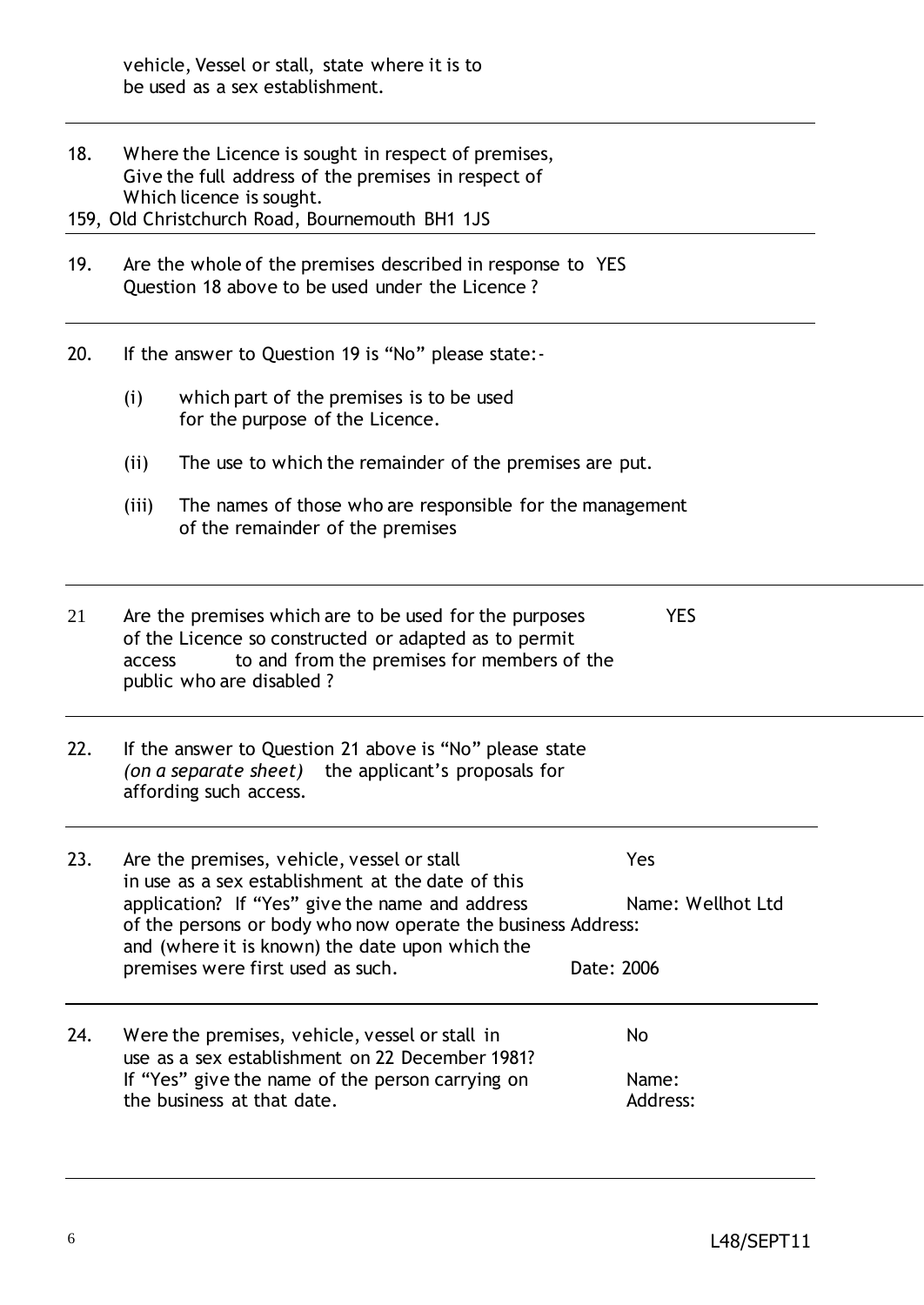# **THE BUSINESS**

25. Under what name is or will the business be known ? WIGGLE

| $\overline{26}$ . | Has the applicant in connection with the business<br>NO<br>entered into any Agreement of Deed other than<br>the Tenancy Agreement of lease ? If "Yes" please<br>supply full details and a copy of the Agreement.                     |                     |
|-------------------|--------------------------------------------------------------------------------------------------------------------------------------------------------------------------------------------------------------------------------------|---------------------|
| 27.               | If the whole of the business is not owned by the<br>applicant, state the names and addresses of those<br>Who will share in the profits of the business.<br>In each case state the percentage share to be taken<br>by each individual | <b>NONE</b>         |
| 28.               | Give the names and addresses of any lenders,<br>mortgagees or others providing finance with<br>the full term of such loans.                                                                                                          | <b>NONE</b>         |
| 29.               | Is the business required to purchase merchandise from<br>a particular company, person or body? If "Yes"<br>supply a copy of any Agreement and state what is to be<br>purchased and from whom.                                        | <b>No</b>           |
|                   | <b>OPERATION OF THE BUSINESS</b>                                                                                                                                                                                                     |                     |
| 30.               | If the application is for a Licence for a sex shop, state<br>whether any part of the premises is to be used for the<br>purposes of displaying films, video recordings or other<br>moving pictures.                                   |                     |
| 31.               | What articles are to be offered for sale?                                                                                                                                                                                            |                     |
| 32.               | What advertisements or displays are to be exhibited?<br>Please indicate size(s) of proposed displays or<br>advertisements.                                                                                                           | SIGN AT FRONT AS B4 |
| 33.               | What means are to be taken to prevent the interior of WINDOWS BLANKED OUT<br>the premises being visible to passers-by?                                                                                                               |                     |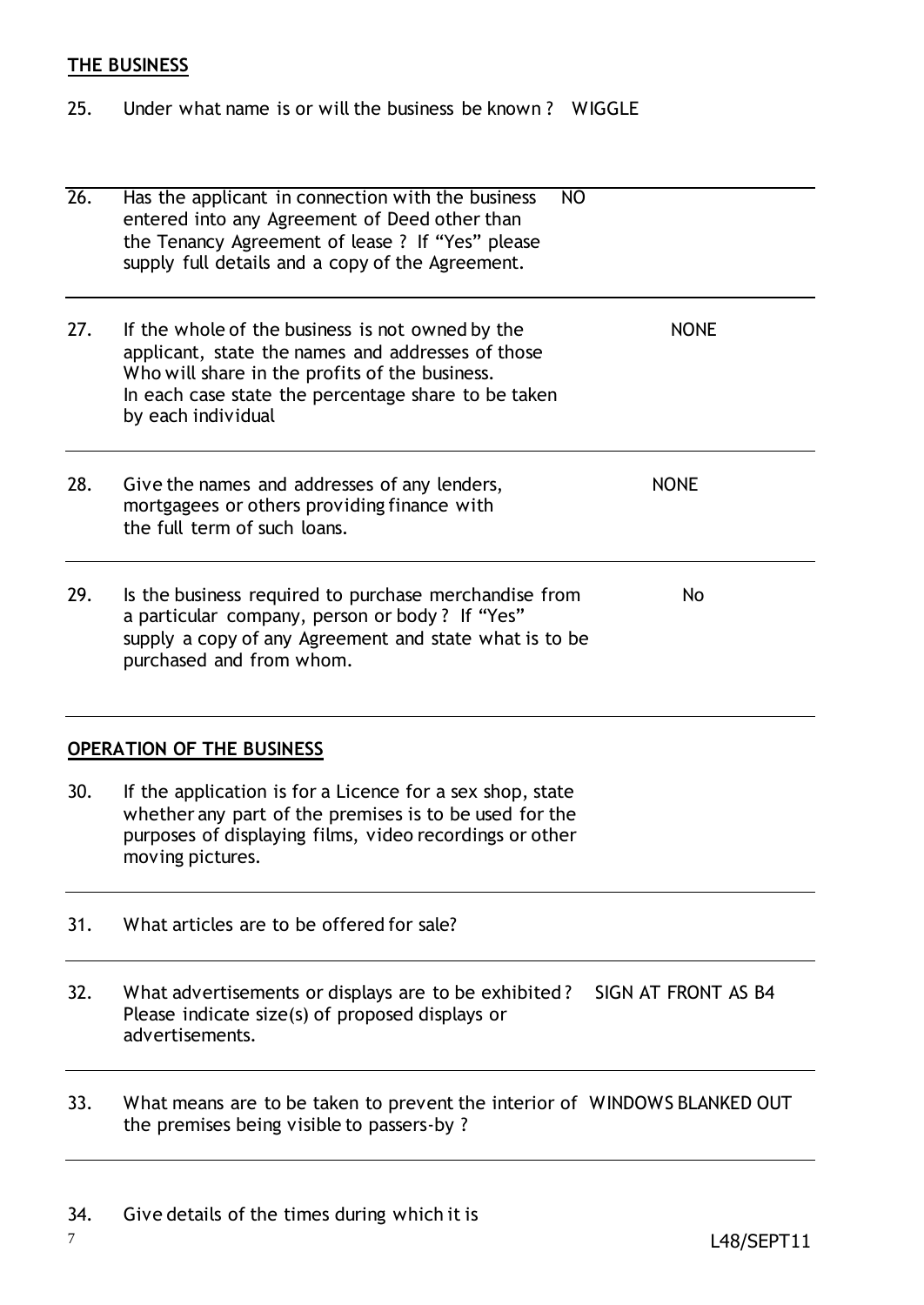proposed to open the premises:-

- (i) Days of the week (i) 7 DAYS A WEEK
- (ii) Hours of the week (ii) 24 HOUR LICENCE GRANTED
- 35. In respect of each individual who is to be responsible for the management of the premises, in the absence of the licence holder, please supply the following details.

| Forename        | Surname | Former<br>Name | <b>Permanent Address</b> | Date<br>became<br>UK<br>UK<br>resident | Date of<br>Birth | Place of Birth | <b>Height</b> |
|-----------------|---------|----------------|--------------------------|----------------------------------------|------------------|----------------|---------------|
| Enu<br>Hassanul | Hoque   |                |                          | 20/09/2<br>000                         |                  | Bangladesh     |               |
|                 |         |                |                          |                                        |                  |                |               |
|                 |         |                |                          |                                        |                  |                |               |

8 L48/SEPT11 36.. In respect of each persons whose names are given in response to Question 2, 6, 8 and 35, give details of their occupations during the 5 years immediately prior to this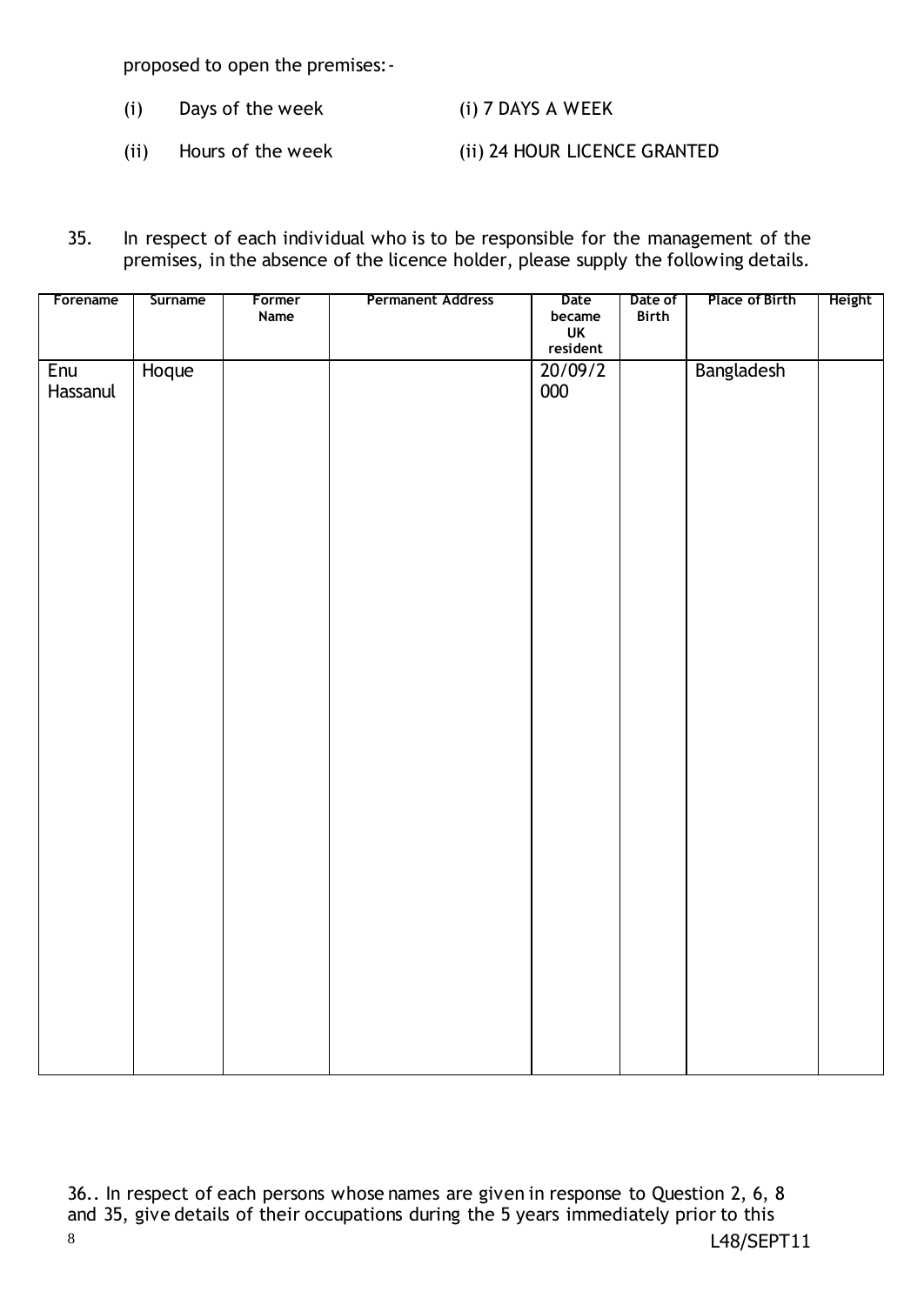application. These must include the names and address of all employers and the nature and dates of employment.

| Forename            | Surname | Former | Permanent  | Employer's                                 | Nature of                             | <b>Employ</b>                                |
|---------------------|---------|--------|------------|--------------------------------------------|---------------------------------------|----------------------------------------------|
|                     |         | Name   | Address    | name &                                     | work                                  | -ment period                                 |
|                     |         |        | during     | address                                    |                                       |                                              |
|                     |         |        | employment |                                            |                                       |                                              |
| Enu<br>Hassanul     | Hoque   |        | As above   | Wiggle<br>Restaurant<br>Group<br>The Drift | Asst<br>Manager<br>Manager<br>Manager | 20/7/21<br>present<br>2016-2020<br>2020-2021 |
|                     | Ojla    |        | As above   |                                            | Director                              |                                              |
| Jaspal<br>Rashwinde | Ojla    |        | As above   | Wellhot<br>Wellhot                         | Director                              |                                              |
| r                   |         |        |            |                                            |                                       |                                              |
|                     |         |        |            |                                            |                                       |                                              |
|                     |         |        |            |                                            |                                       |                                              |
|                     |         |        |            |                                            |                                       |                                              |
|                     |         |        |            |                                            |                                       |                                              |
|                     |         |        |            |                                            |                                       |                                              |
|                     |         |        |            |                                            |                                       |                                              |

## **DETAILS OF PREVIOUS CONVICTIONS, DISQUALIFICATIONS ETC.**

37. In respect of each of the persons or bodies whose names are given in response to Questions 2,6,8 and 35, give details of their previous convictions.

| Forename | <b>Surname</b> | Former | Date<br>of | Place<br>of | Nature<br>of | Sentences |
|----------|----------------|--------|------------|-------------|--------------|-----------|
|          |                | Name   | Conviction | Conviction  | Offence      |           |
| NONE FOR |                |        |            |             |              |           |
| ANY ONE  |                |        |            |             |              |           |
|          |                |        |            |             |              |           |
|          |                |        |            |             |              |           |
|          |                |        |            |             |              |           |
|          |                |        |            |             |              |           |
|          |                |        |            |             |              |           |
|          |                |        |            |             |              |           |
|          |                |        |            |             |              |           |
|          |                |        |            |             |              |           |